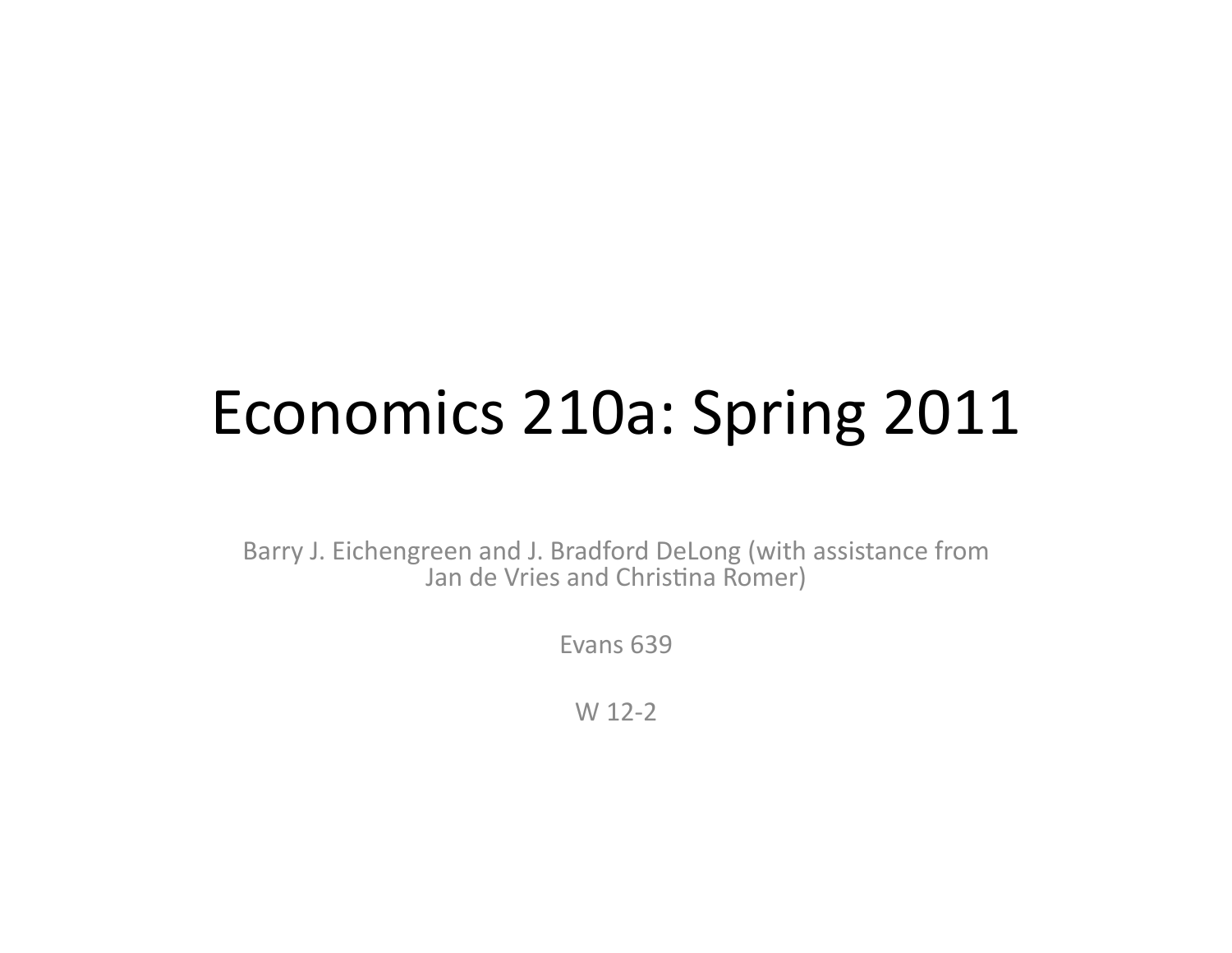#### Administration

- Websites:
	- $-$  http://delong.typepad.com/ economics\_210a\_spring\_201(
	- $-$  http://emlab.berkeley.edu/users/webfac/ eichengreen/e210a\_sp11/e210a.shtml(
- Office Hours: W 2-4
- Weekly memos
	- $-$  Exercise your prose-writing muscles
	- $-$  Get the intellectual juices flowing for the discussion
- Research paper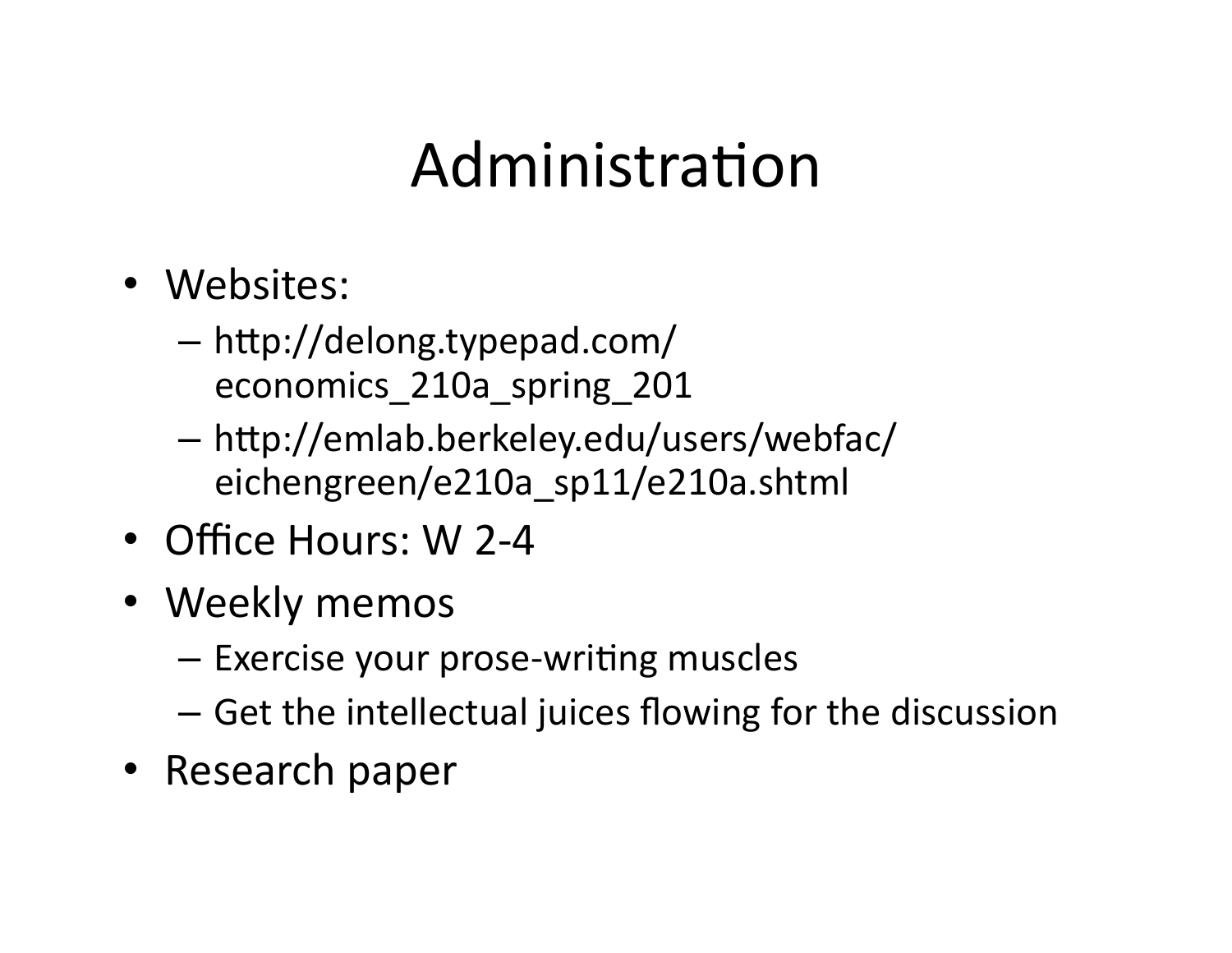## **Schedule**

- January 19. Introduction, and the Malthusian Economy (DeLong)
- January 26. The Commercial Revolution (deVries)
- February 2. Slavery, Serfdom and Agriculture (DeLong)
- February 9. The Industrial Revolution (deVries)
- February 16. American Exceptionalism (Eichengreen)
- February 23. The Spread of Modern Economic Growth (DeLong)
- March 2. 19th Century Capital Markets (Eichengreen)
- March 9. 19th Century Labor Markets (Eichengreen)
- March 16. 19th Century Globalization and Financial Crises (DeLong)
- March 30. 19th Century International Money and Finance (Eichengreen)
- April 6. Origins of the Great Depression (Eichengreen)
- April 13. Recovery from the Great Depression (Eichengreen)
- April 20. World War II, the Mixed Economy and Actual Existing Socialism (DeLong)
- April 27. The Crisis of the Mixed Economy and the Great Divergence (DeLong)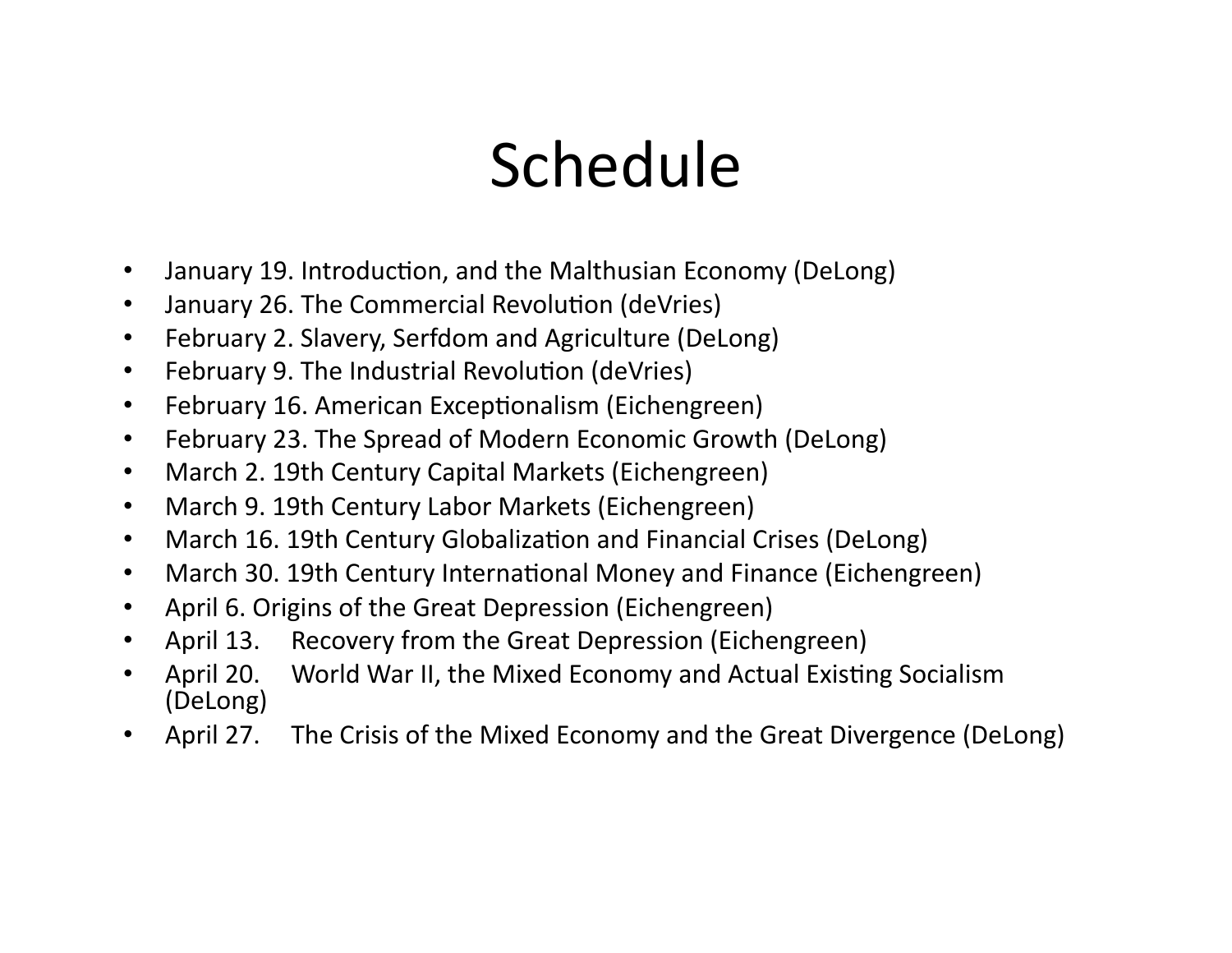#### Why Are We Here?

Barry J. Eichengreen and J. Bradford DeLong (with assistance from Jan de Vries and Christina Romer)

Evans 639

 $W<sub>12-2</sub>$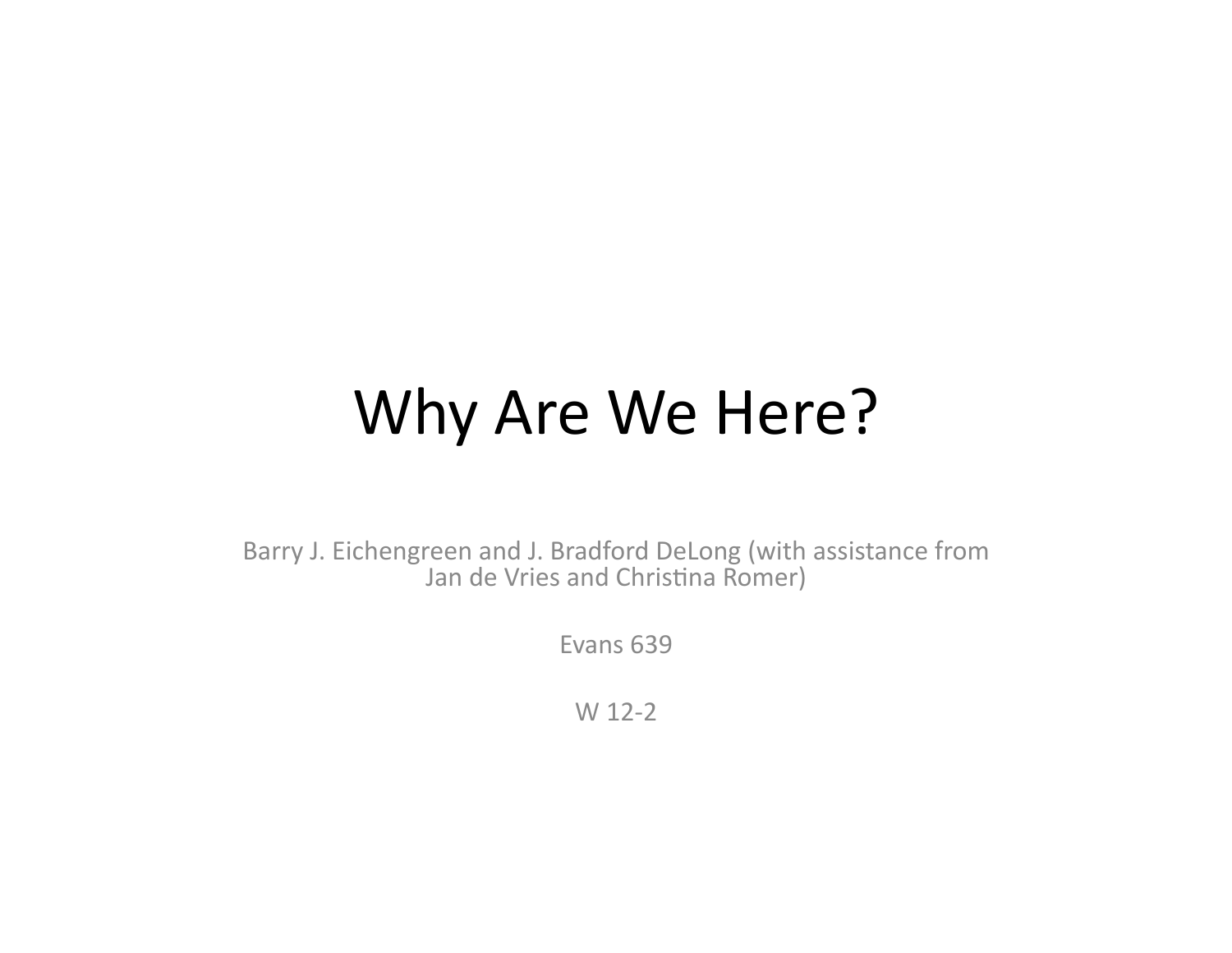#### Why Are We Here?

- We think it is obvious that all economic theory is crystallized history
	- $-$  And if you don't know the history that you are crystallizing your theory out of, you can go horribly wrong
- It's probably best to just start in—and if we do our job we will have convinced those of you who don't think now that this course is perhaps the most important first-year course that it is.
- Still, I cannot resist what I regard as a cautionary tale: the trouble you can get into if you don't know your economic history and yet attempt to be an economist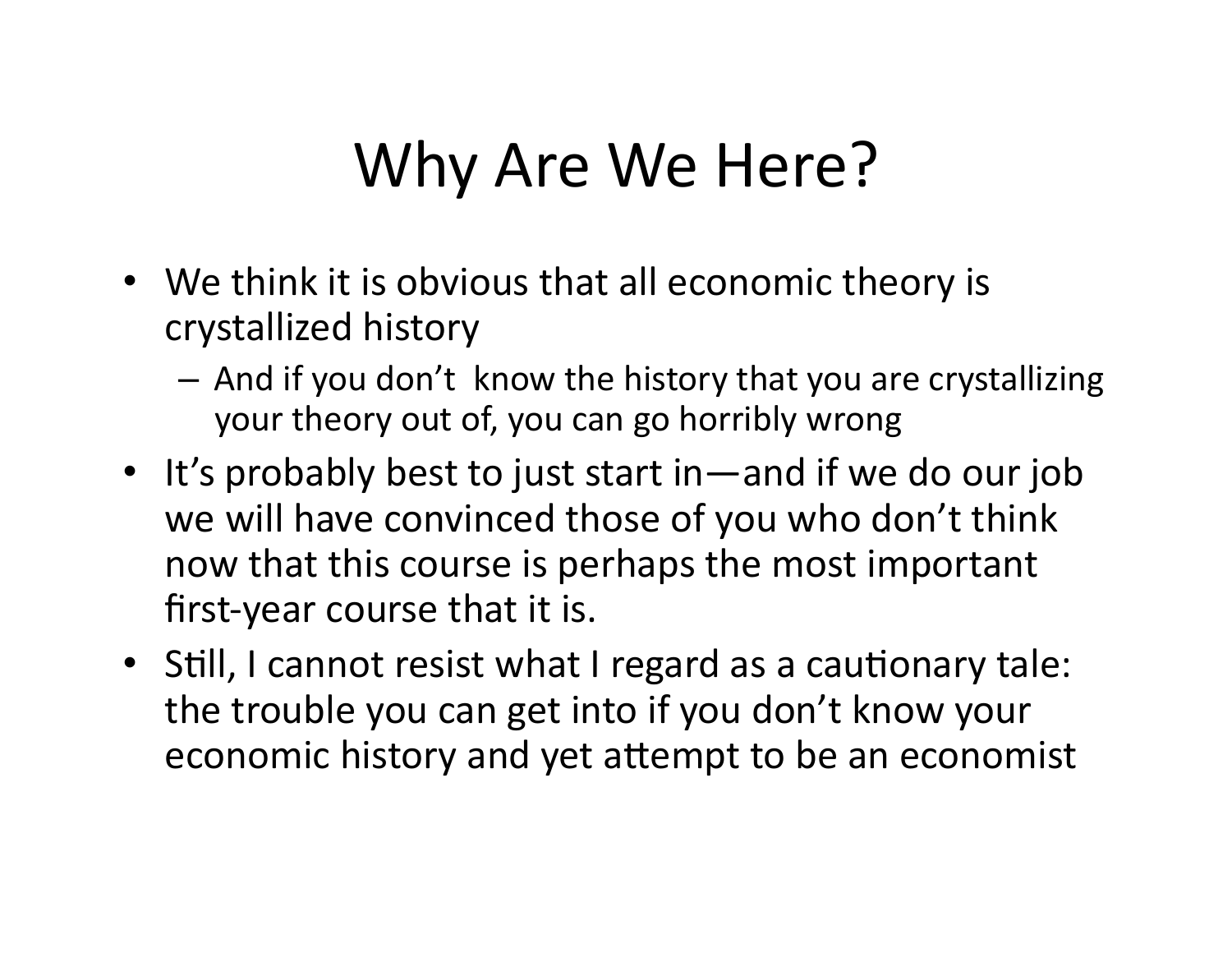# Economists Analyzing Poorly I

- We saw an awful lot of economists behaving badly during the recent financial crisis, I would argue in large part because they did not know enough economic history to think issues through
- Example: Robert Lucas:
	- Christina Romer--here's what I think happened. It's her first day on the job and somebody says, you've got to come up with a solution to this--in defense of this fiscal stimulus, which no one told her what it was going to be, and have it by Monday morning.... [I]t's a very naked rationalization for policies that were already, you know, decided on for other reasons.... If we do build the bridge by taking tax money away from somebody else, and using that to pay the bridge builder--the guys who work on the bridge -- then it's just a wash... there's nothing to apply a multiplier to. (Laughs.)... And then taxing them later isn't going to help, we know that...
- Can a government decision to borrow-and-buy boost spending?
	- $-$  The answer is "no" in a fully-Ricardian world in which government purchases are perfect substitutes for private consumption
	- But in such a world there is no reason to think that monetary policy would boost or retard spending either
	- $-$  And surely history teaches us that that must be wrong, doesn't it?
	- $-$  Otherwise the answer is "yes."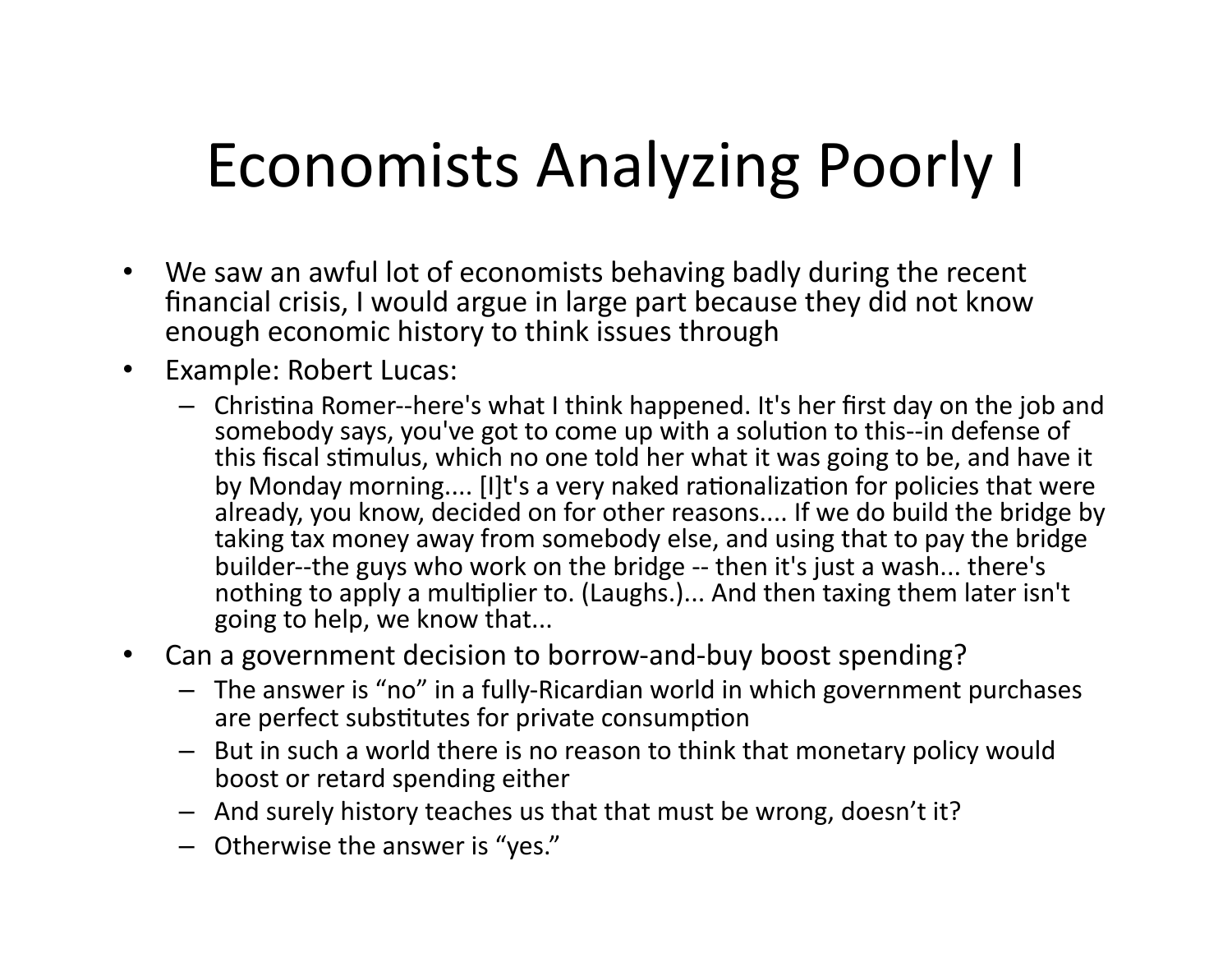## Economists Analyzing Poorly II

- Example: Eugene Fama:
	- $-$  [P]rivate investment [PI] must equal the sum of private savings [PS], corporate savings (retained earnings) [CS], and government savings [GS].... (1) PI = PS +  $CS$  + GS.... Government bailouts and stimulus plans seem attractive when there are idle resources - unemployment. Unfortunately, bailouts and stimulus plans are not a cure. The problem is simple: bailouts and stimulus plans are funded by issuing more government debt.... The added debt absorbs savings that would otherwise go to private investment.... [G]overnment infrastructure investments must be financed -- more government debt. The new government debt absorbs private and corporate savings, which means private investment goes down by the same amount...
- Can a government decision to borrow-and-buy boost spending?
	- $-$  The answer is "no" in a fully cash-in-advance world in which the money stock is fixed
	- $-$  Otherwise the answer is "yes."
- Neither Lucas nor Fama are commonly thought of as being stupid people
- But neither Lucas nor Fama spends any time thinking about the history, as opposed to the theory and the CRISP tape.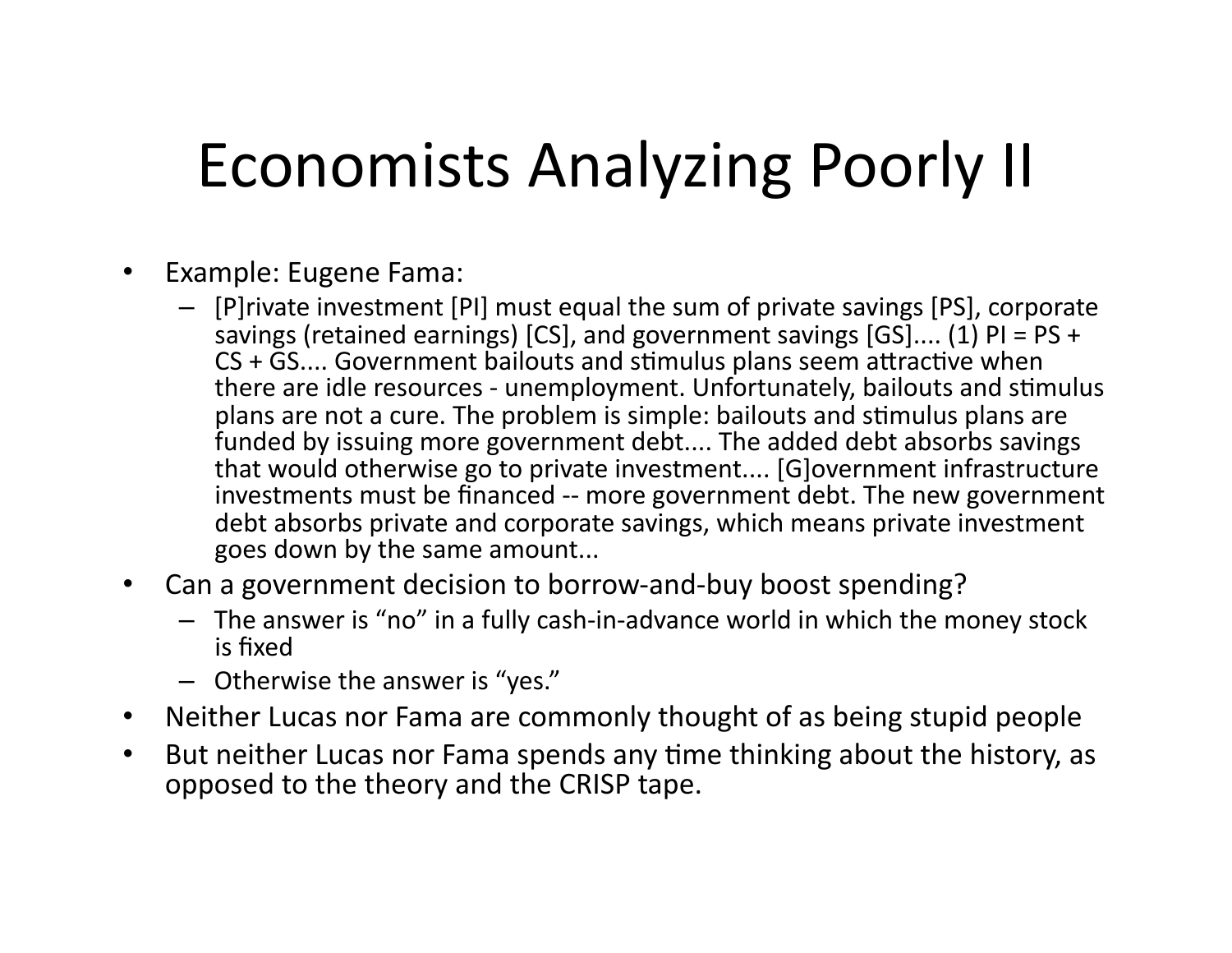#### In the Shadow of Malthus

Barry J. Eichengreen and J. Bradford DeLong (with assistance from Jan de Vries and Christina Romer)

Fyans 639

 $W<sub>12-2</sub>$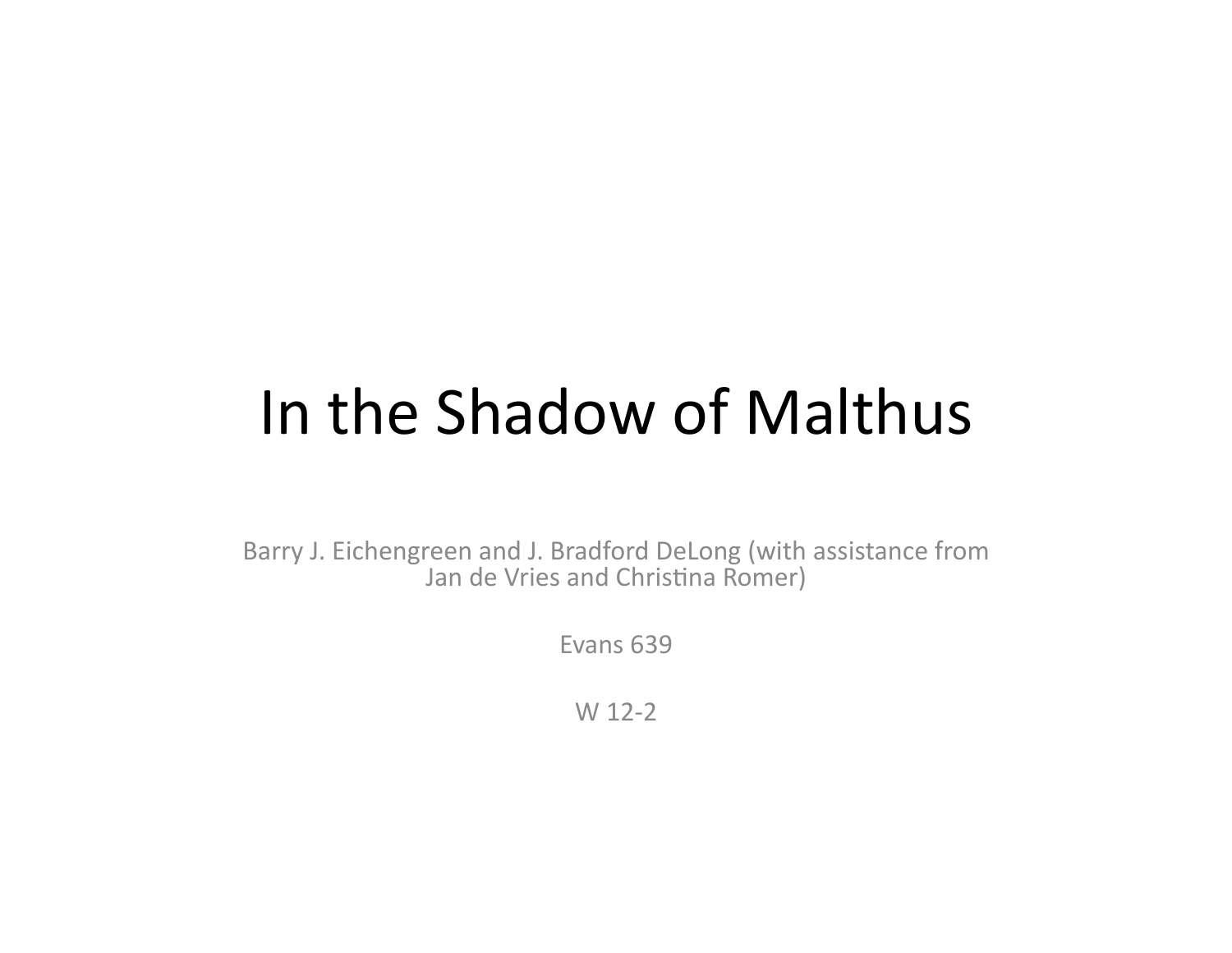## Direct Estimates of Long-Run Real Wage Trends

- We know what monks paid their construction workers.
- We know what bread and other staples cost.
- Questions about whether these workers are in any sense representative

**Figure 1: Real Wages of Construction Workers in England as Estimated by Greg Clark, 1200-Present** 



Source: Gregory Clark (2007), A Farewell to Alms; A Brief Economic History of the World (Princeton: 0691121354).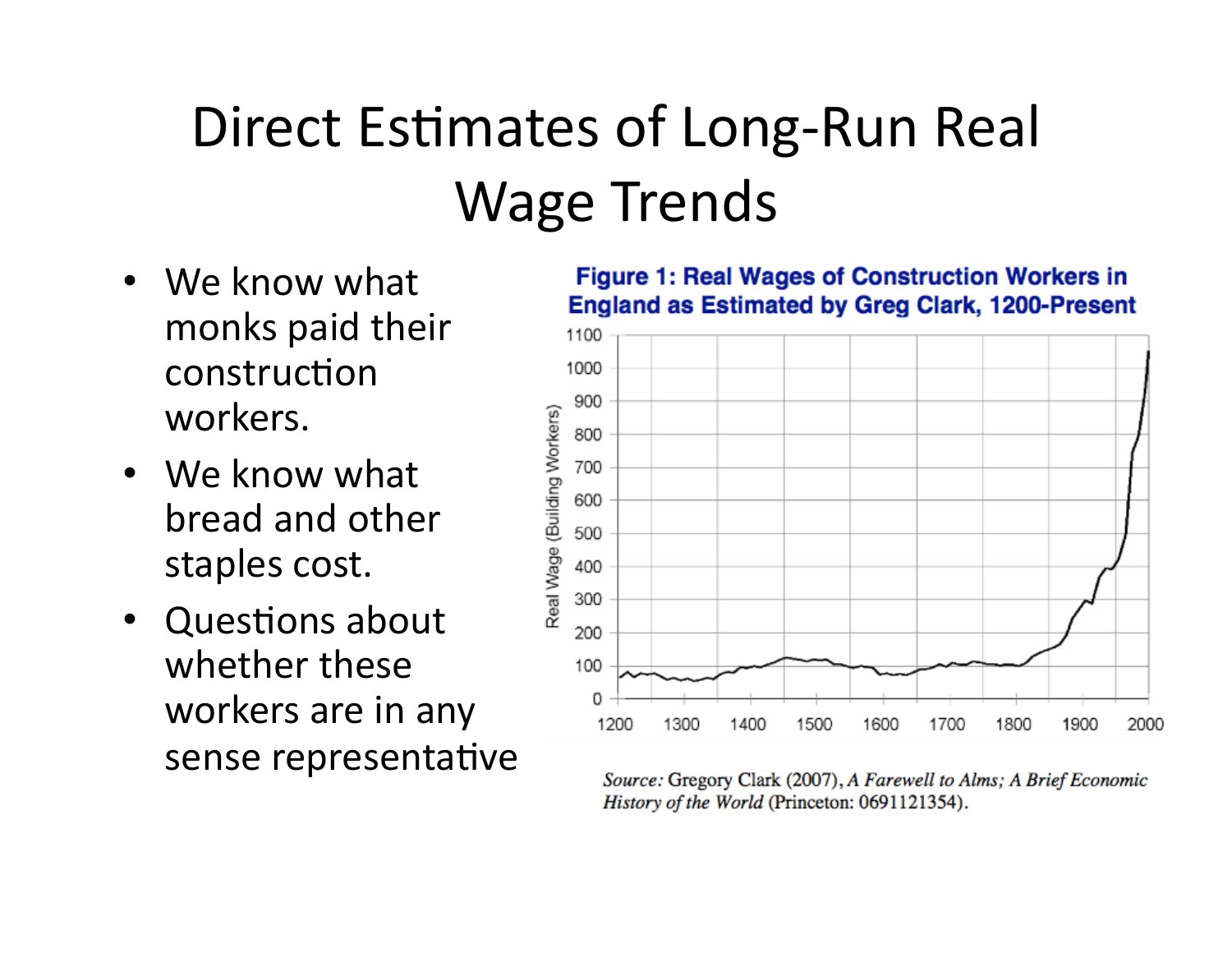## A Malthusian Economy?

- We are not terribly unhappy with our population estimates.
- We are unhappy with our estimates of modern economic growth
	- $-$  But the thing itself exists
	- $-$  And before MEG there must have been living standard stagnation
- Those together imply the picture that we have.

| Year        | Population         | Malthusian stagnation<br>Income |
|-------------|--------------------|---------------------------------|
| $-8000$     | 5                  | \$500                           |
| 0           | 170                | \$500                           |
| 1500        | 500                | \$500                           |
| 1800        | 750                | \$600                           |
| 1900        | 1500               | \$1200                          |
| 2007        | 6300               | \$7000                          |
|             |                    | Toward a human world?           |
| Period      | Real GDP<br>Growth | TFP<br>Growth (1)               |
| $-8000 - 0$ | 0.04%              | 0.01%                           |
| $0 - 1500$  | 0.07%              | 0.02%                           |
| 1500-1800   | 0.2%               | 0.09%                           |
| 1800-1900   | 1.38%              | 0.89%                           |
| 1900-2007   | 3.38%              | 2%                              |
|             |                    |                                 |
|             |                    | Where is the innovation?        |

**Table 1: Longest-Run Economic Growth**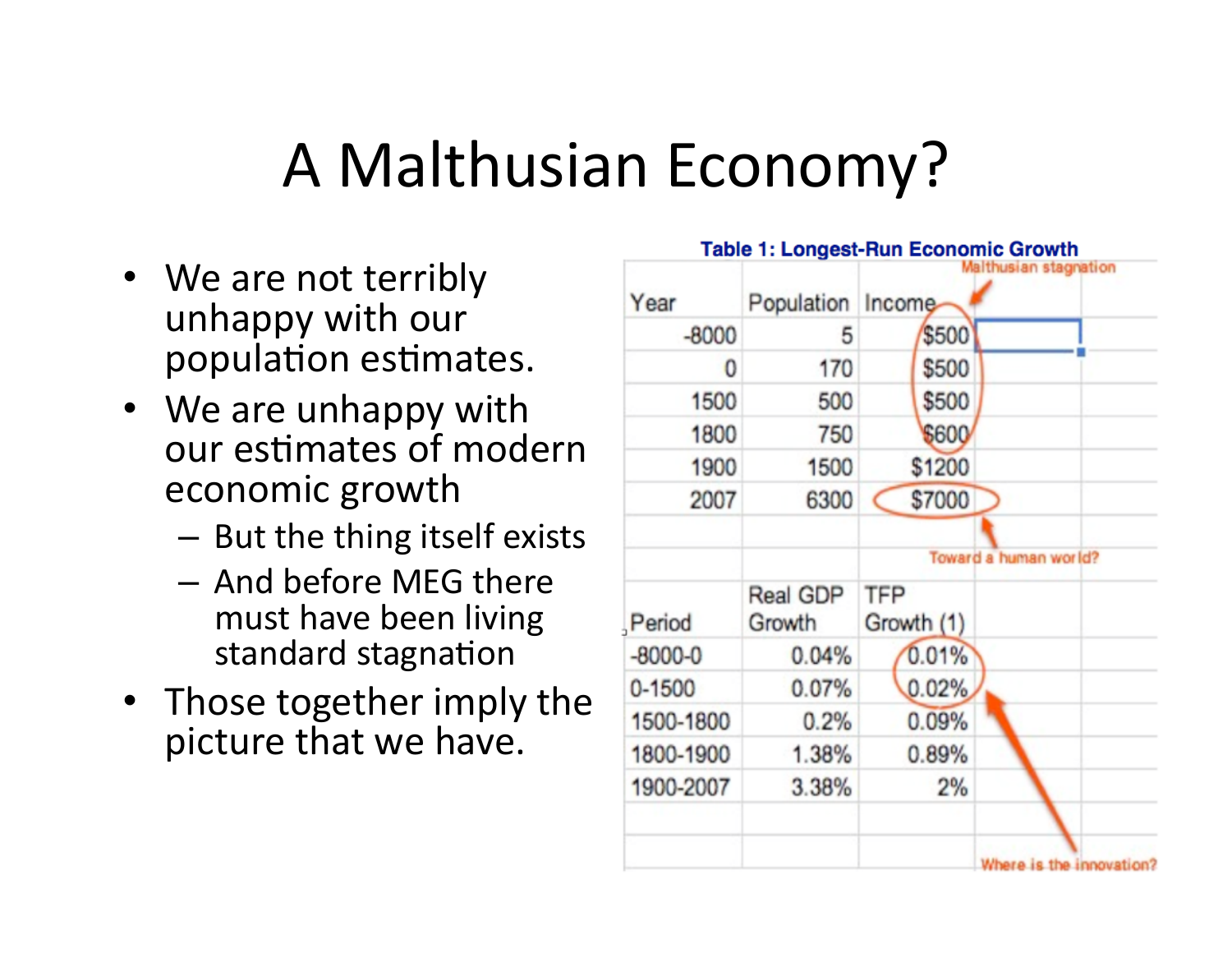#### Nasty, Brutish, and Short

- The phrase is Thomas Hobbes's(
- Modern standard of living is worth  $10 \, \text{cm}$ .
- Practically every nonaristo skeleton from our agrarian past is really short
	- $-$  Exceptions: fish eaters
	- Exceptions: Souix
	- $-$  Exceptions: Huntergatherers(
- What does being 10 cm. shorter do to brain development?

#### **Table 2: Rick Steckel's Estimates of the Relationship Between Height and Income**

| Per Capita Income<br>(1985 U.S. \$)* | Boys<br>Aged 12 | Girls<br>Aged 12 | Adult<br>Men | Adult<br>Women |
|--------------------------------------|-----------------|------------------|--------------|----------------|
| 1000                                 | 137.4           | 138.3            | 163.2        | 151.8          |
| 2000                                 | 140.8           | 141.7            | 166.0        | 154.6          |
| 3000                                 | 142.8           | 143.7            | 167.6        | 156.2          |
| 4000                                 | 144.2           | 145.1            | 168.7        | 157.3          |
| 5000                                 | 145.3           | 146.2            | 169.6        | 158.2          |
| 6000                                 | 146.2           | 147.1            | 170.4        | 158.9          |
| 8000                                 | 147.6           | 148.5            | 171.5        | 160.1          |
| 10000                                | 148.7           | 149.6            | 172.4        | 161.0          |
| 12000                                | 149.6           | 150.5            | 173.1        | 161.7          |

Source: Richard Steckel (1995), "Stature and the Standard of Living," Journal of Economic Literature 33:4 (December), pp. 1903-40.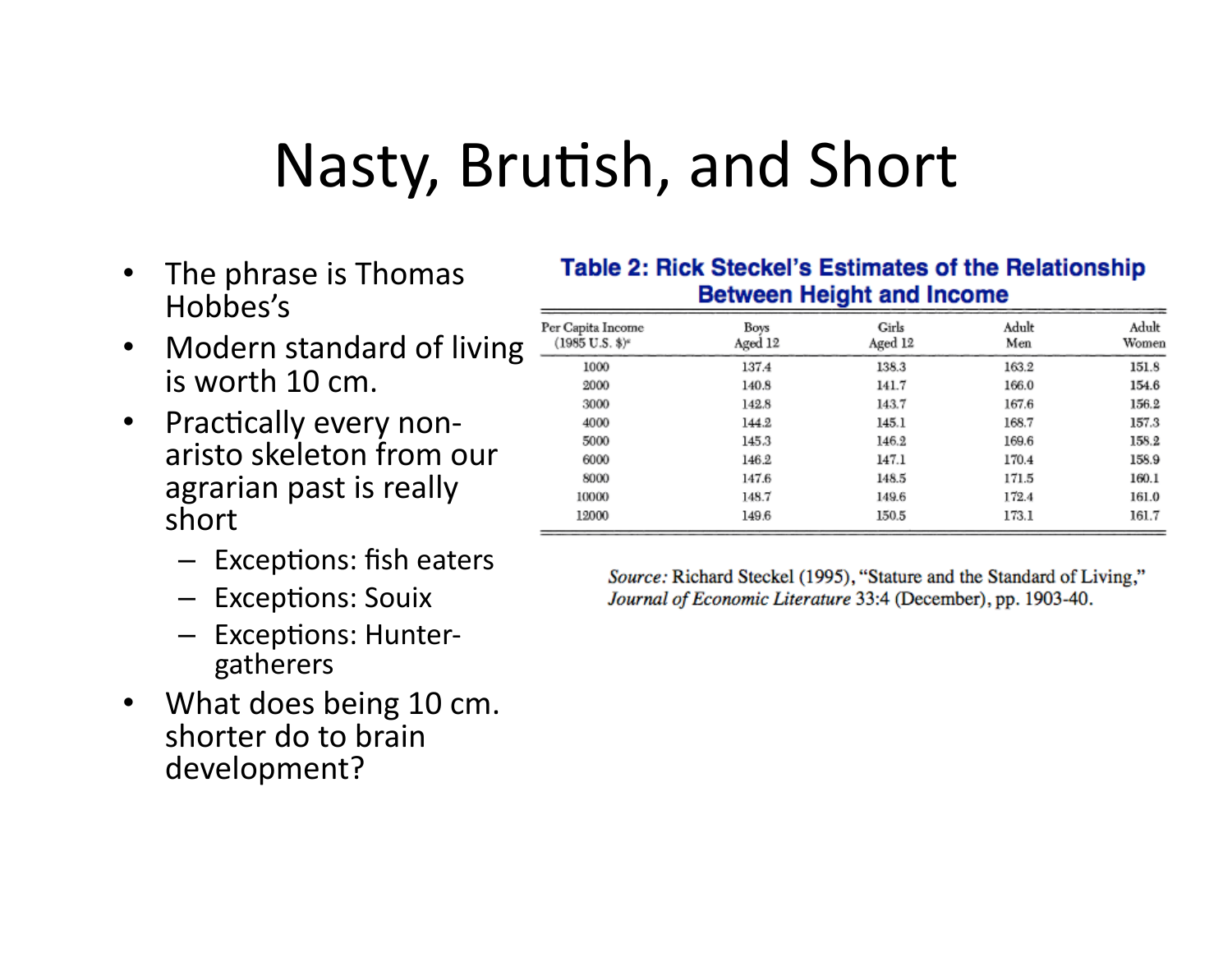#### The Obvious Model

- Production function, capital accumulation equation, TFP growth  $π$ , population equation
- Will produce one and only one semi-steadystate balanced-growth path.
	- $-$  All TFP growth goes into population growth
	- $-$  None into rising living standards(

$$
\ln(Y) = \ln(A) + s_k \ln(K) + s_r \ln(R) + s_l \ln(L)
$$

$$
k = \frac{1}{K} \frac{dK}{dt} = S\left(\frac{Y}{K}\right) - \delta
$$

$$
n = \gamma (1 - S) \left[\left(\frac{Y}{L}\right) - C^{sub}\right]
$$

$$
\left(\frac{Y}{L}\right)^{*} = \frac{1}{1-S} \left[\mathbf{\Sigma}^{sub} + \frac{\pi}{\gamma(1-s_{i}-s_{k})}\right]
$$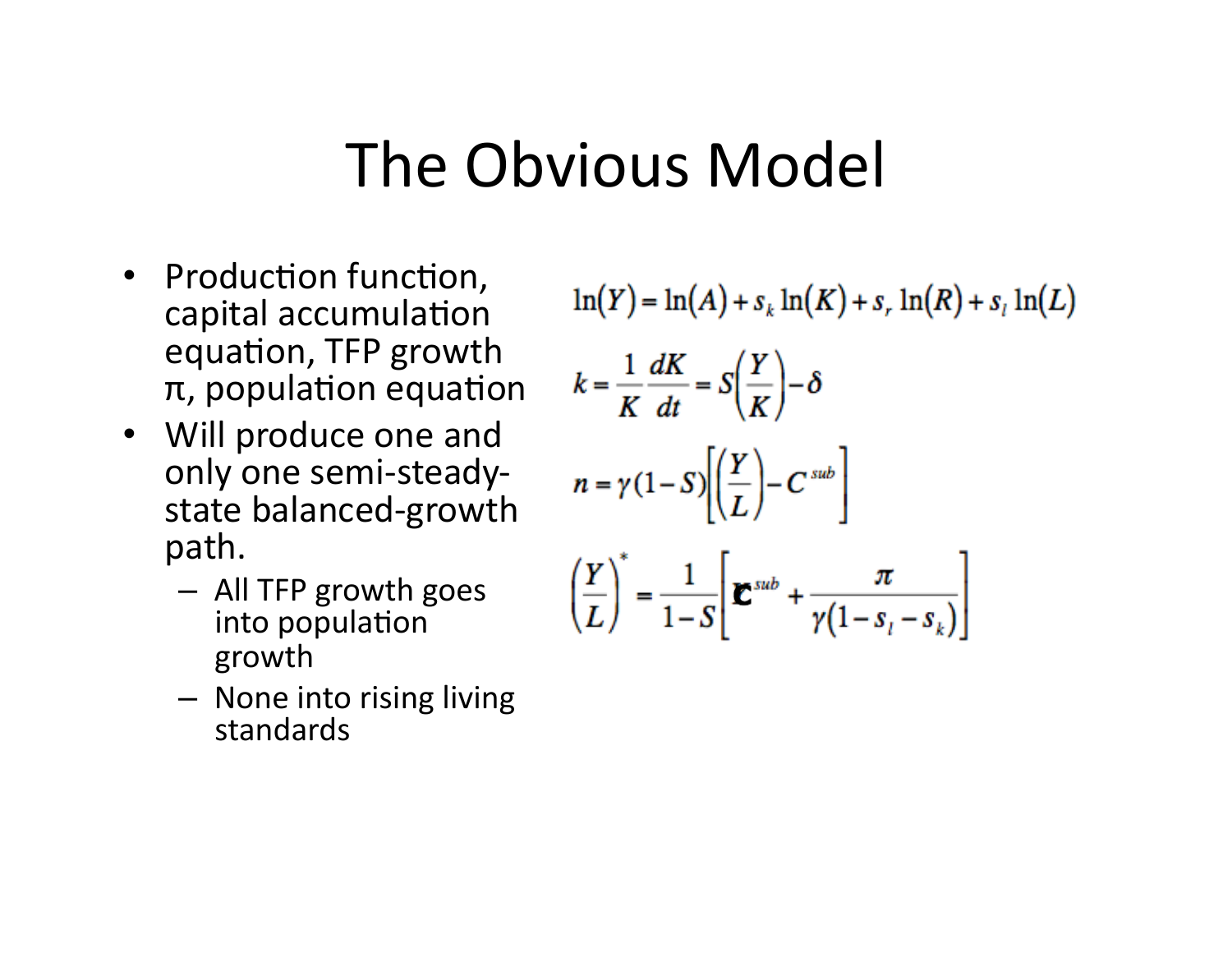# Malthus's Policy Recommendations

- All of the action is in  $C<sup>sub</sup>$ , therefore...
- Delaying the start of sexual activity humanity's only chance:
	- Patriarchy(
	- Theocracy
	- Monarchy(
- a most disheartening reflection that the great obstacle in the way to any extraordinary improvement in society is of a nature that we can never hope to overcome..... Yet, discouraging as the contemplation of this difficulty must be to those whose exertions are laudably directed to the improvement of the human species, it is evident that no possible good can arise from any endeavours to slur it over or keep it in the background.
- On the contrary, the most baleful mischiefs may be expected from the unmanly conduct of not daring to face truth because it is unpleasing.... [I]f we unwisely direct our efforts towards an object in which we cannot hope for success, we shall not only exhaust our strength in fruitless exertions and remain at as great a distance as ever from the summit of our wishes, but we shall be perpetually crushed by the recoil of this rock of Sisyphus...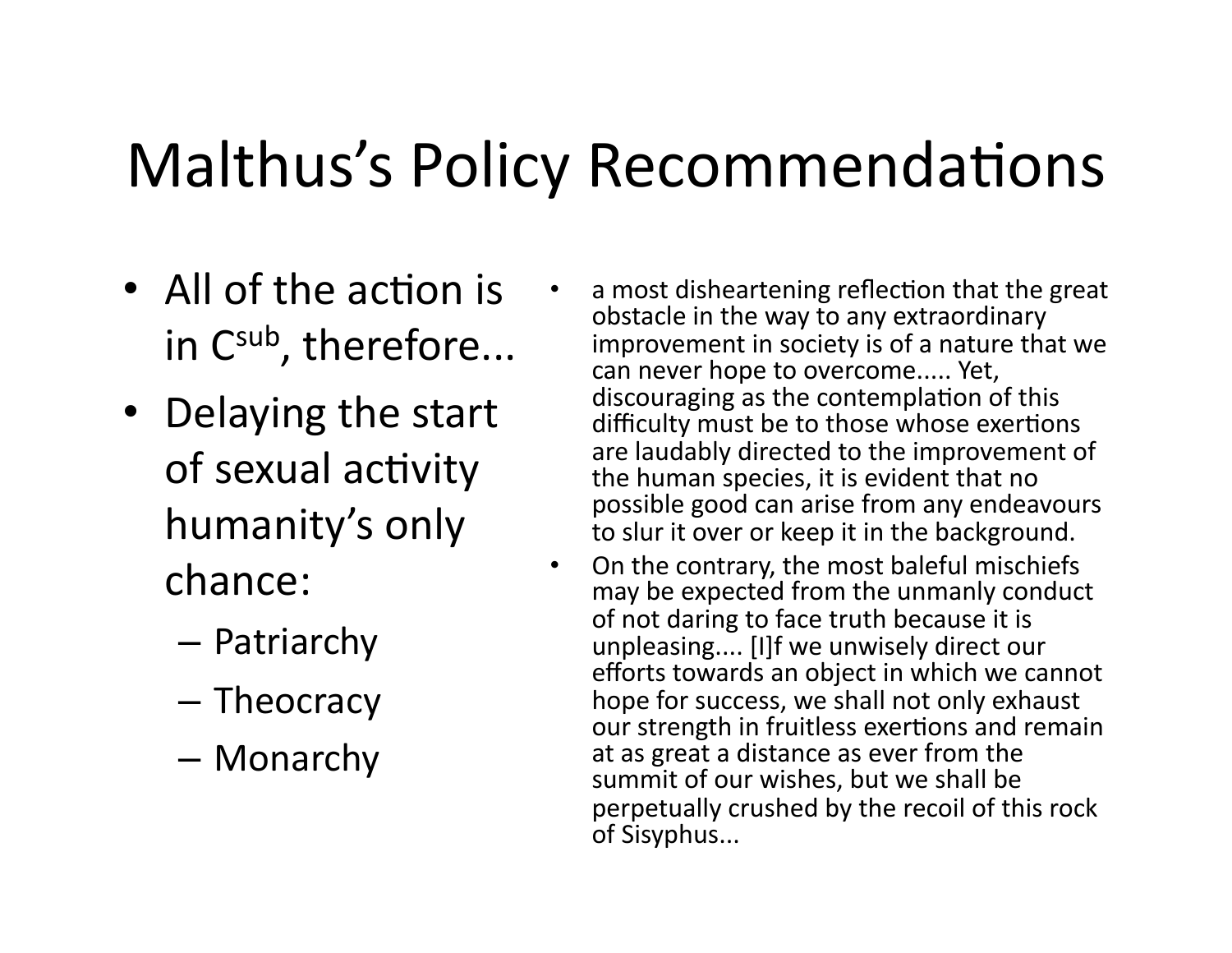#### Malthus's Theory

- A pretty good theory as of 1800...
- Not at all a good theory as of 1850...(
- An absolutely lousy theory as of today...
	- $-$  Or is it?

**Figure 1: Real Wages of Construction Workers in England as Estimated by Greg Clark, 1200-Present** 



Source: Gregory Clark (2007), A Farewell to Alms; A Brief Economic History of the World (Princeton: 0691121354).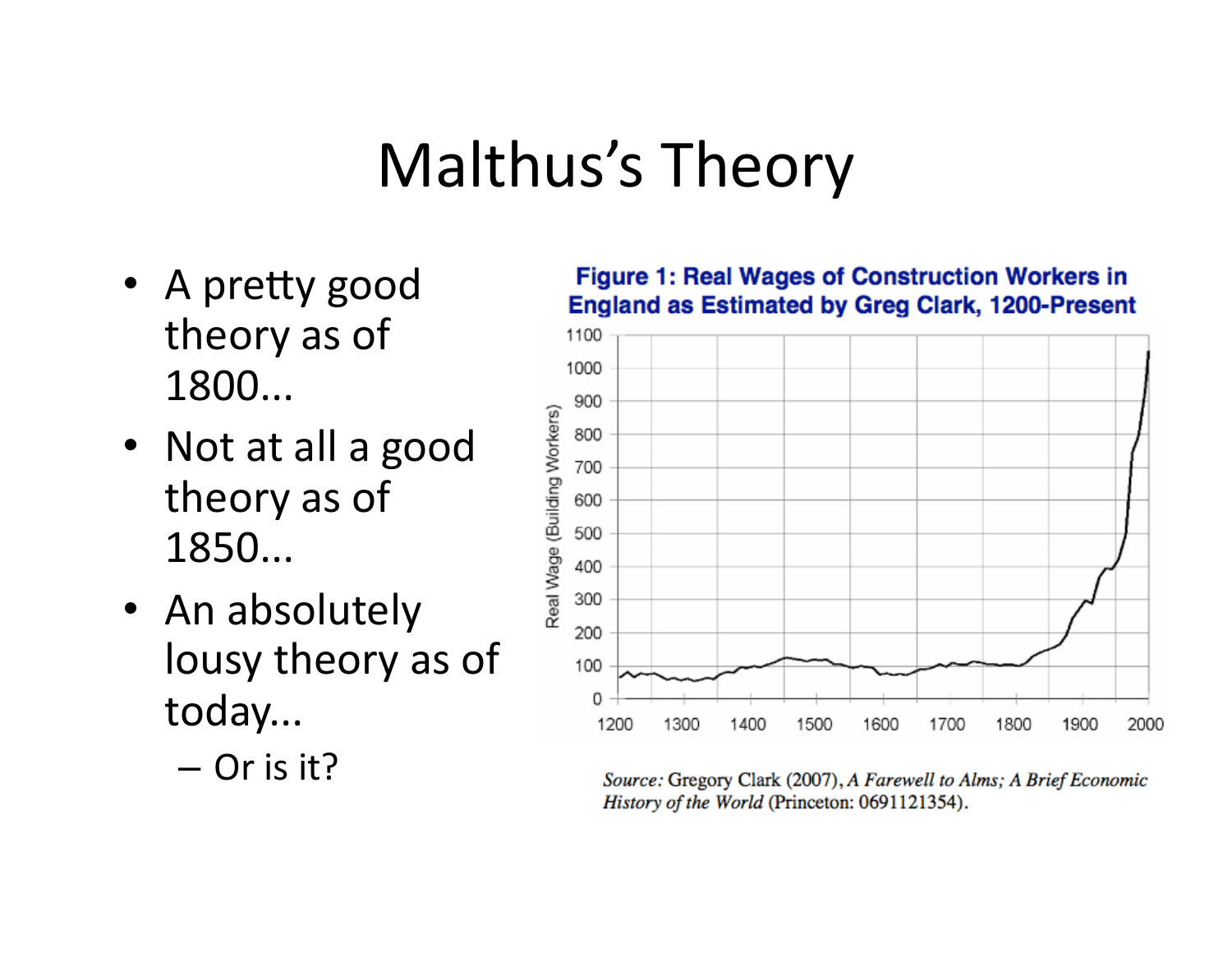#### Back to TFP Growth

- Why was worldwide TFP growth so terribly, pitifully slow before MEG?
	- $-6$  billion heads are better than 5 million
	- $-$  Standing on the shoulders of giants
	- $-$  Incentives to innovate rather than plunder (William Gates vs. William Marshall)
	- "Culture"(
		- Sir M.I. Finley
		- Moses Israel Finkelstein

| Year        | Population Income  |                   | Malthusian stagnation |
|-------------|--------------------|-------------------|-----------------------|
| $-8000$     | 5                  | \$500             |                       |
| 0           | 170                | \$500             |                       |
| 1500        | 500                | \$500             |                       |
| 1800        | 750                | \$600             |                       |
| 1900        | 1500               | \$1200            |                       |
| 2007        | 6300               | \$7000            |                       |
|             |                    |                   | Toward a human world? |
| Period      | Real GDP<br>Growth | TFP<br>Growth (1) |                       |
| $-8000 - 0$ | 0.04%              | 0.01%             |                       |
| $0 - 1500$  | 0.07%              | 0.02%             |                       |
| 1500-1800   | 0.2%               | 0.09%             |                       |
| 1800-1900   | 1.38%              | 0.89%             |                       |
|             |                    | 2%                |                       |

Table 1: Longest-Run Economic Growth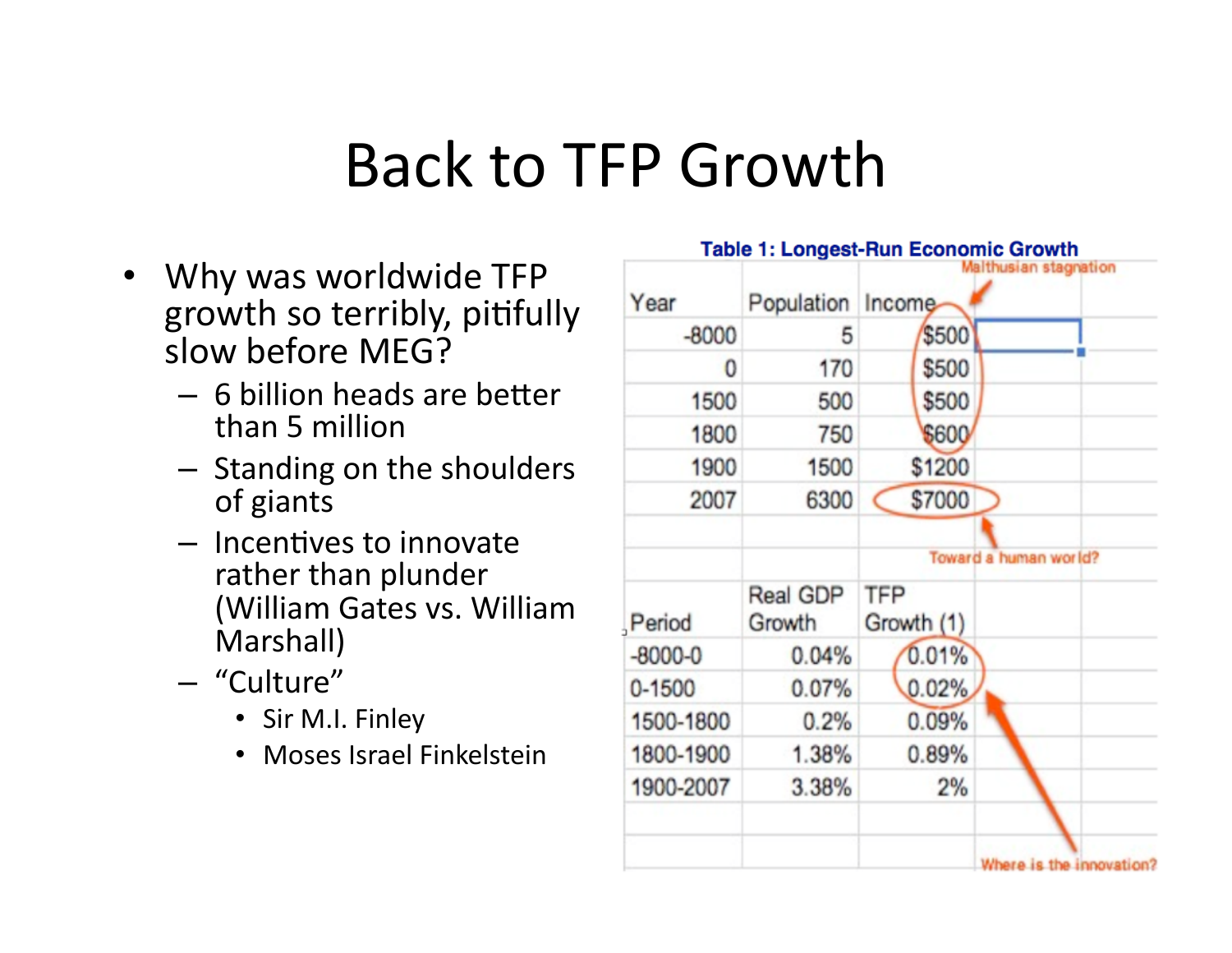#### Aristotle(

- Karl Polanyi thought Aristotle's economic naivete was because the commercial economy was new. He was surely wrong: it was rather something that Aristotle as a Hellenic aristocrat would have been embarrassed to be caught thinking seriously about.
- Aristotle of Stagira was not an idiot. For two thousand years people called him "the philosopher"—as if there was only one.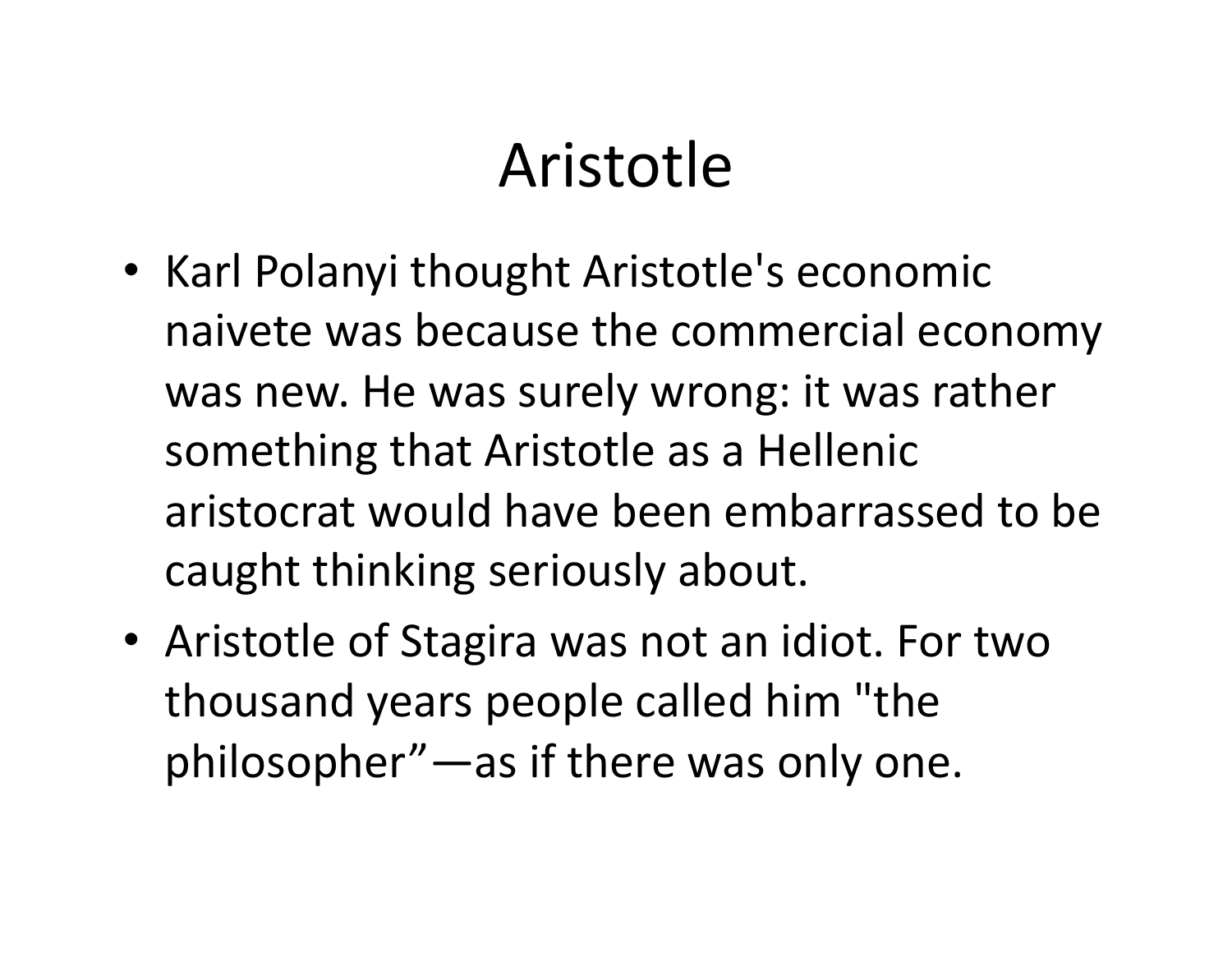## Aristotle's Economics

- Think about how a very good mind could wind up thinking
	- $-$  gross inequality--domination and slavery--is natural and inevitable
	- the 'natural art of acquisition'--the getting of the resources necessary to properly run one's household--has a limit: 'a boundary fixed, just as there is in the other arts; for the instruments of any art are never unlimited... and riches may be defined as a number of instruments to be used in a household or in a state...'? (Never mind that Aristotle's "limit" is probably the full-time yearround labor of at least fifty people, at today's OECD wage levels some \$3,000,000 a year: in one sense very, very few of us will ever come near to Aristotle's point of satiation; in another sense every single one of us has already gone far beyond Aristotle's limit.)
	- $-$  shepherds are '...the laziest [of men]... lead an idle life... get their subsistence without trouble from tame animals...'?
	- $-$  that '[t]here are two sorts of wealth-getting... one is a part of household management, the other is retail trade: the former necessary and honorable, while that which consists in exchange is justly censured; for it is unnatural, and a mode by which men gain from one another...'?
	- $-$  '...the practical part [of wealth-getting] the discussion of such matters is not unworthy of philosophy, but to be engaged in them practically is illiberal and irksome'?(
- Don't miss Aristotle's story of Thales of Miletos and his corner of the olivepress-rental market on Khios.